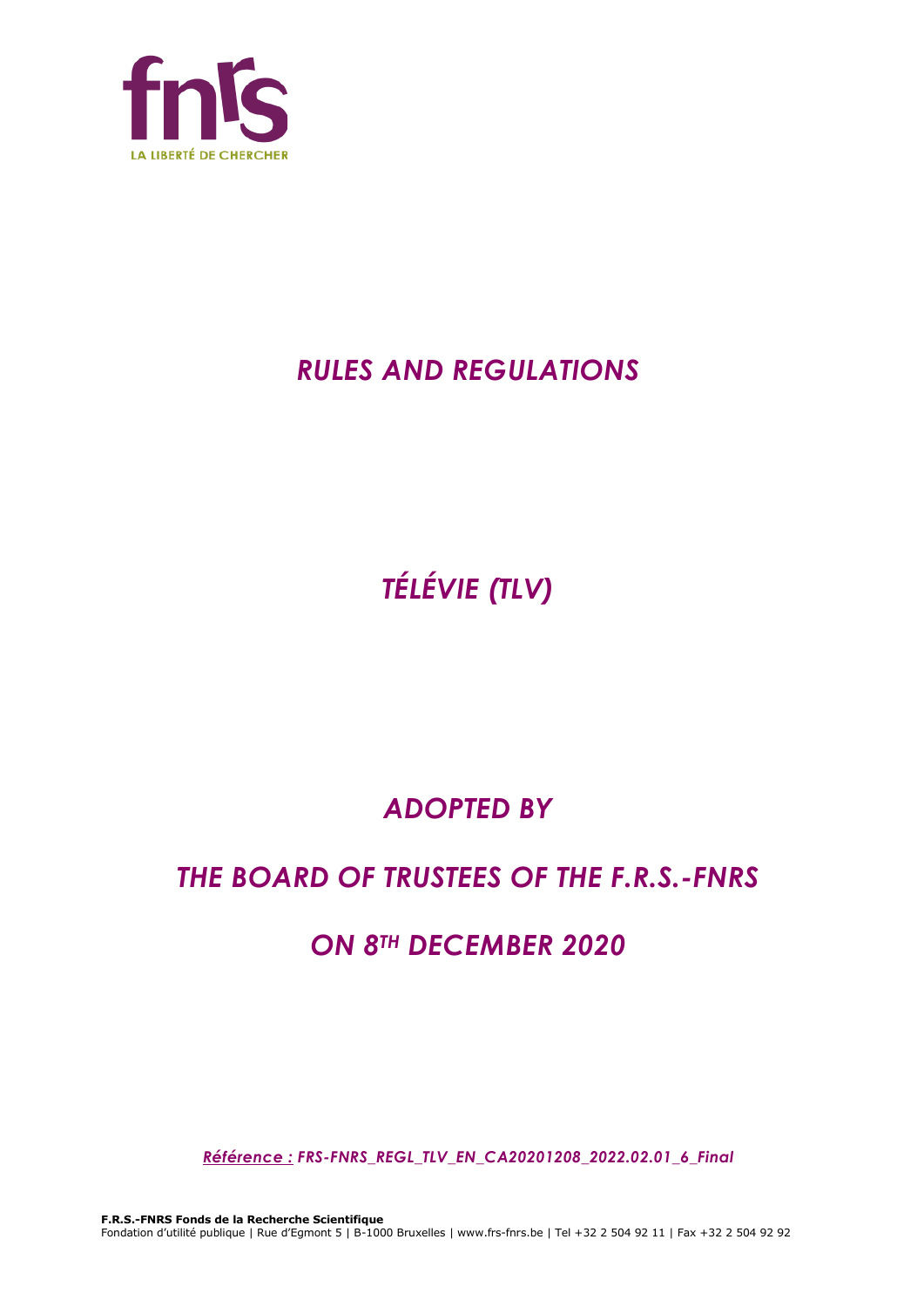## **TABLE OF CONTENT**

| <u>II- A.:</u>  |  |
|-----------------|--|
| $II - B$ .:     |  |
|                 |  |
| <u>III- A.:</u> |  |
| $III - B.$ :    |  |
|                 |  |
|                 |  |
|                 |  |
|                 |  |
|                 |  |
|                 |  |
|                 |  |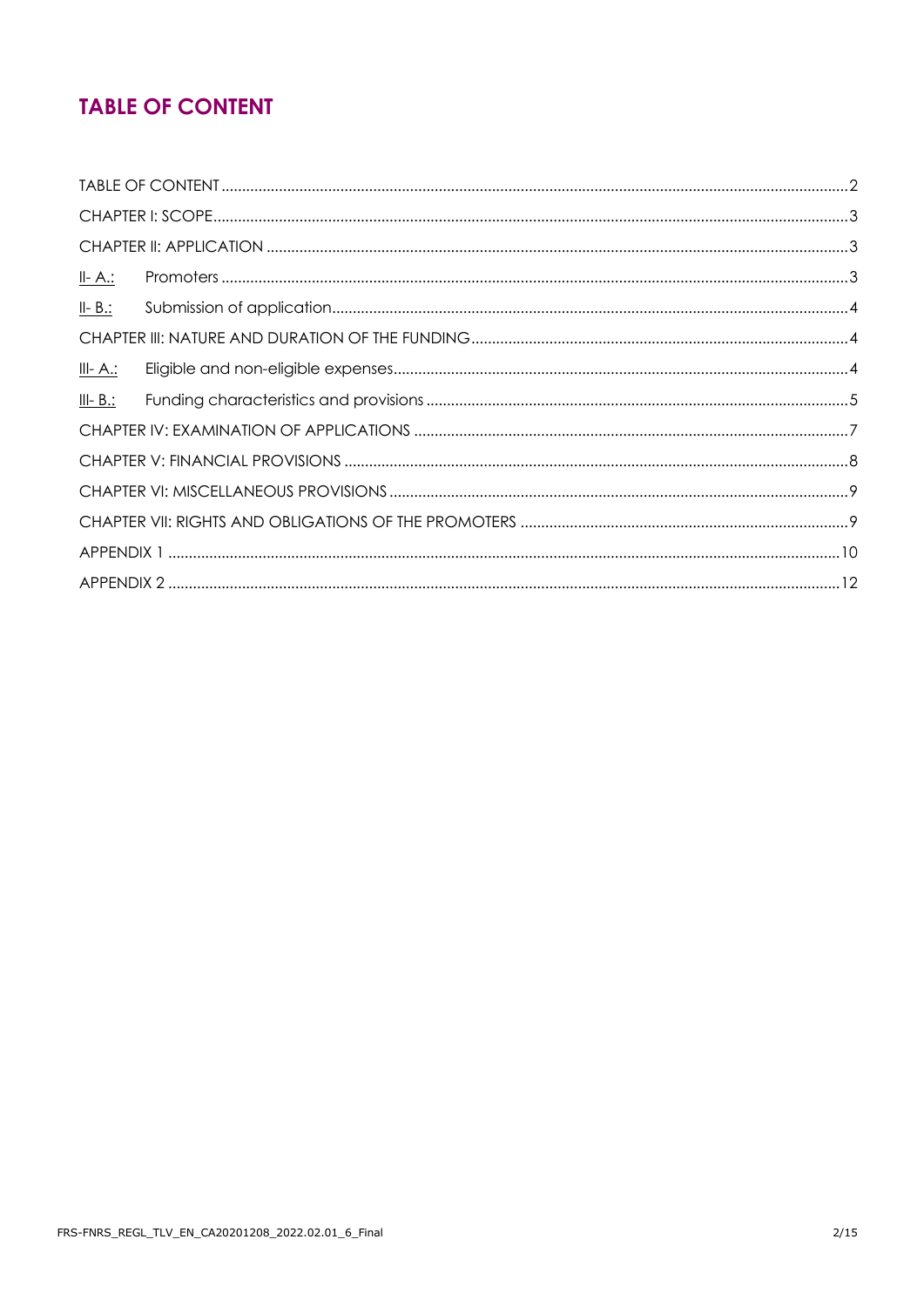## **CHAPTER I: SCOPE**

#### Article 1

The rules and regulations hereinafter are only applicable to research projects submitted within the framework of the Télévie Call of the Fund for Scientific Research - FNRS<sup>1</sup> (F.R.S.-FNRS).

| <b>Instrument</b> | <b>Duration</b> | <b>Characteristics</b>        | Co-promoter<br>participation |
|-------------------|-----------------|-------------------------------|------------------------------|
|                   | year            | Single-university TLV Project | Yes                          |
| Télévie (TLV)     | or<br>2 years   | Cross-university TLV Project  | Yes                          |

The purpose of Télévie is to collect funds in order to make progress in the fight against leukemia and cancer in children and adults.

#### Article 2

The Télévie research project may be conducted in one or several institutions listed in [Appendix 1.](#page-9-0)

#### Article 3

The main promoter is the person who assumes the scientific responsibility and is in charge of the administrative management of the funded research project.

## **CHAPTER II: APPLICATION**

## **II- A.: PROMOTERS**

Article 4

The main promoter-applicant to a Télévie project must be:

- $\blacktriangleright$ Either a Research Associate, a Senior Research Associate or a Research Director of the F.R.S.-FNRS and assuming the function and duties of such position by the time of the validation deadline set for the academic authorities (rectors) at the latest,
- Or a researcher appointed in an institution listed in [Appendix 1](#page-9-0) and must meet the following conditions altogether:
	- Be permanently<sup>2</sup> appointed to an academic or scientific position or on probation in that institution.

<sup>1</sup> *The Fund for Scientific Research - FNRS shall be understood as the F.R.S.-FNRS and its Associated Funds.*

<sup>2</sup> *Research logisticians of rank A, as defined by the Royal Decree of 31st October 1953 fixing 'le statut des agrégés, des*  répétiteurs et des membres du personnel scientifique des universités de l'État', are not allowed to be the main *promoter-applicant. They are not allowed to be either the requested project initiator of an additional institution involved in the cross-university project.*

*They may nevertheless be co-promoter applicants, provided they hold a Ph.D.*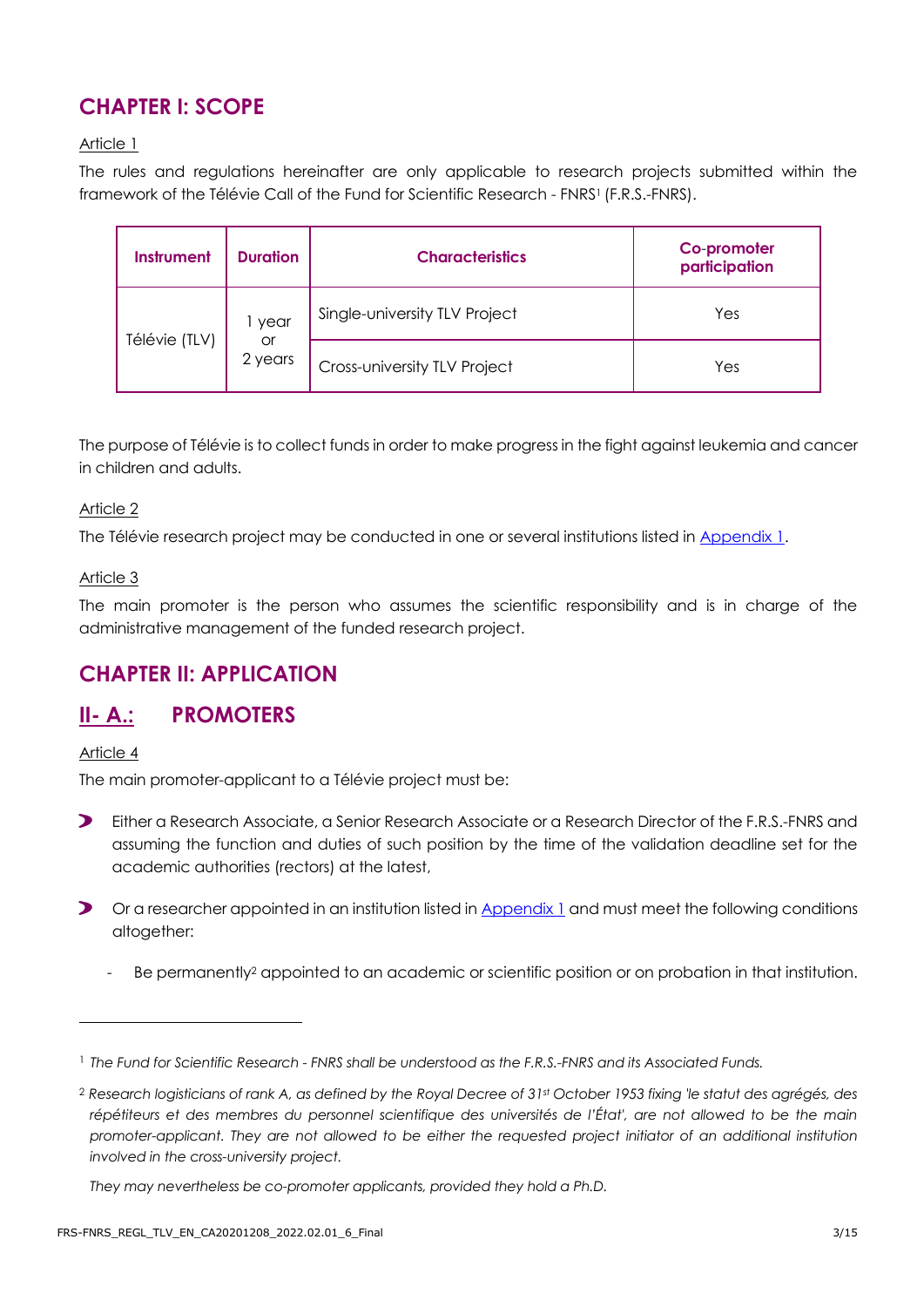- This appointment must have a final and conclusive assent from the competent body to legitimize this appointment in accordance with the Law or the institution regulations by the time of the validation deadline set for the academic authorities (rectors) at the latest.
- This academic or scientific position must be effective by the time of the starting date of the Télévie project, i.e. by 1st October of the year of the Télévie Call concerned at the latest.

If the main promoter-applicant who is appointed permanently accesses the legal age of retirement / becomes professor emeritus after the validation deadline set for the academic authorities (rectors) and before the end of the funding scheme in case of granting, the submission of the application shall be subject to prior approval by the Head of institution where the research will be carried out.

The main promoter-applicant permanently appointed who will access the legal age of retirement / become professor emeritus by the validation deadline set for the academic authorities (rectors) is not eligible.

#### Article 5

In a cross-university project, the eligibility criteria as referred to in article 4 are also to be met by the project initiator of an additional institution involved.

## **II- B.: SUBMISSION OF APPLICATION**

#### Article 6

The Télévie Call for applications is opened once a year and is published on the F.R.S.-FNRS website.

The application can be submitted in French or in English. It must only be submitted on [e-space,](https://e-space.frs-fnrs.be/) the online platform dedicated to the calls for proposals.

All applications are submitted to a procedure including successive electronic validations on the dates that will be indicated when the call is published.

- a.The validation by the main promoter, responsible proponent accountable to the F.R.S.-FNRS administration: it accounts as a confirmation that the application file is complete.
- b. The validation by the co-promoter(s): it accounts as an electronic signature.
- c. The validation by the research administration (or Board of Education) of the institution to which promoters are related – the Authority to which the application file is transferred once promoters have validated the application form. That authority may accept or refuse the application. The validation deadline set for the rectors puts a final end to the call for proposals.

Applications that have not been validated within the time-frame of the call cannot be taken into account.

The validation dates are available in the mini-guide.

## **CHAPTER III: NATURE AND DURATION OF THE FUNDING**

## **III- A.: ELIGIBLE AND NON-ELIGIBLE EXPENSES**

#### Article 7

As part of the Télévie project the allocated fund can cover 3 types of expenses: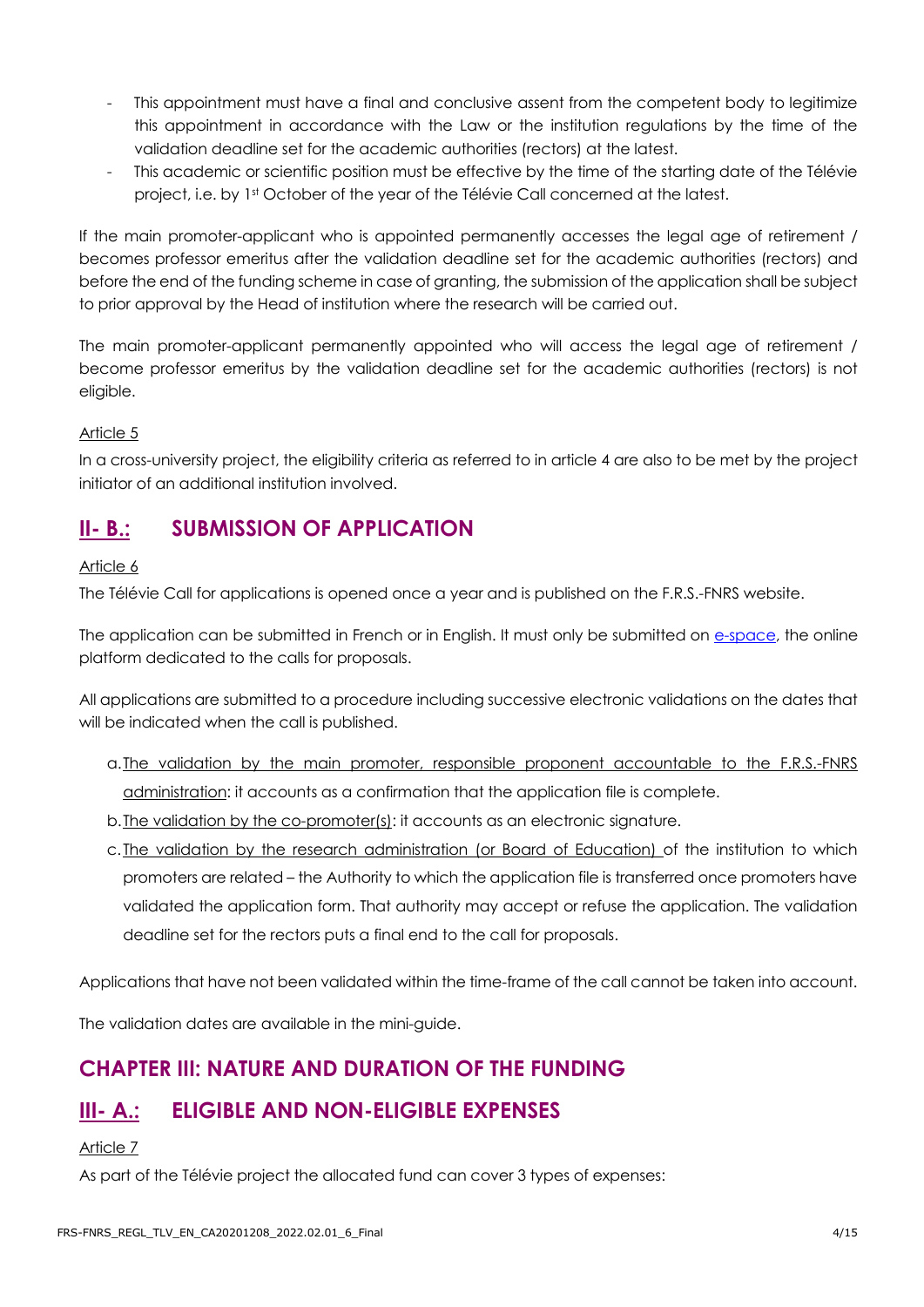- Personnel
- Operating
- Equipment

#### Article 8

The following operating costs are not authorised:

- Payment and reimbursement of rents
- Payment of the heating, light and telephone
- Costs for facilities maintenance and building costs
- Costs for equipment maintenance and repairing
- Costs for furniture
- Office supply costs (except for justified computer or computer equipment costs)
- Restaurant costs and expenses for foodstuffs (coffee, sugar, softs…) not related to missions or shift trips
- Visa fees for residence permits
- Insurance for appliance(s) or vehicle(s) belonging to the institution
- Thesis related expenses (printout, jury's invitation)

## **III- B.: FUNDING CHARACTERISTICS AND PROVISIONS**

#### Article 9

Télévie projects submitted via the TLV instrument are applicable for 1 year or 2 years.

The starting date of Télévie projects is set for 1st October and the ending date for 30<sup>th</sup> September.

#### Article 10

Categories of personnel<sup>3</sup> are detailed in the table below:

|                                                                | <b>Activity</b> |           |  |
|----------------------------------------------------------------|-----------------|-----------|--|
| <b>Categories</b>                                              | Part time       | Full time |  |
| Doctoral Researcher – Grant and Grant F.R.S.-FNRS –<br>Télévie | n/a             | X         |  |
| Applicant to a Clinical Ph.D. (capped)                         | X               | n/a       |  |
| Postdoctoral Researcher <sup>4</sup>                           | X               | X         |  |
| Postdoctoral Clinical Specialist (capped)                      | X               | n/a       |  |
| Non-doctoral Researcher (capped)                               | X               | X         |  |
| Technician - Salary (capped)                                   | X               | X         |  |

n/a = not applicable

<sup>3</sup> *Applicant to a Clinical Ph.D., Postdoctoral Clinical Specialist, Non-doctoral Researcher and Technician categories are subject to an annual limit, calculated in proportion to the number of days worked. Limitations in force for the first year of funding are detailed in the Télévie Call mini-guide.*

<sup>4</sup> *The promoter shall contact the relevant department of their host institution in order to determine the Postdoctoral Researcher's status (Mobility situation, grant, employee…) and the work time.*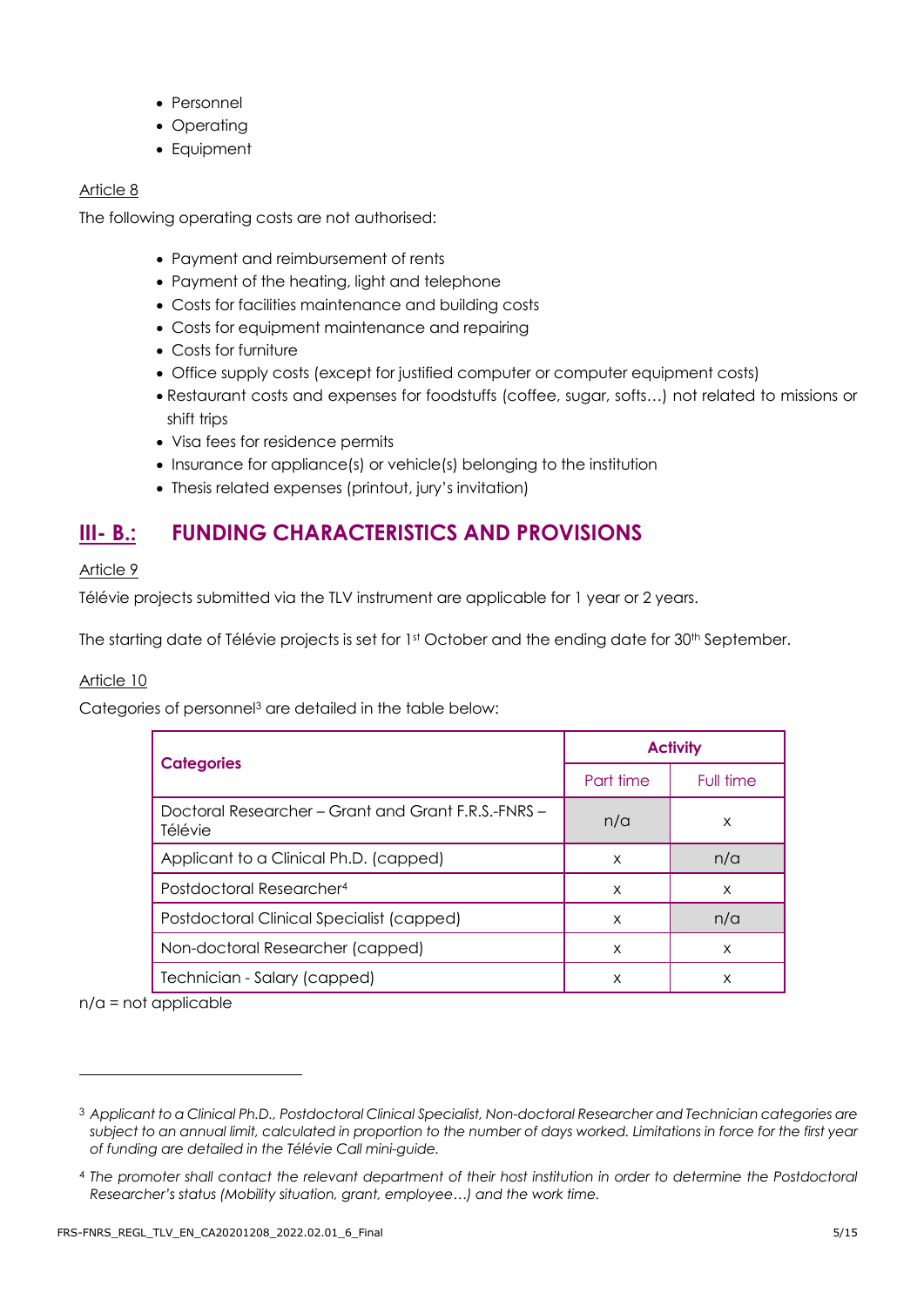Promoters are allowed to recruit personnel **for a minimum of one month** and the duration may not exceed the maximal duration of the funding agreement.

#### Article 11

The identity of the doctoral personnel is not required when submitting a TLV application. After granting and identification, the doctoral personnel shall not be replaced in case of discontinuation.

Specific rules and regulations govern for the Grant [F.R.S.-FNRS](https://www.frs-fnrs.be/docs/Reglement-et-documents/FRS-FNRS_REGL_GRANT_TLV_FR.pdf) – Télévie (Doctoral Researcher category).

Regarding the Applicant to a Clinical Ph.D.:

| Objective       | The applicant to a part-time Clinical Ph.D. (in Medical Sciences or Pharmaceutical and<br>Biomedical Sciences) shall carry out their research* under the supervision of a promoter,<br>while pursuing a part-time clinical activity in a university hospital (as defined in the federal<br>regulations) or in a university hospital department as identified by the F.R.S.-FNRS (see<br>Appendix 2. |
|-----------------|-----------------------------------------------------------------------------------------------------------------------------------------------------------------------------------------------------------------------------------------------------------------------------------------------------------------------------------------------------------------------------------------------------|
|                 | The applicant to a Clinical Ph.D. shall simultaneously undertake an Advanced Master or<br>already be a medical specialist.                                                                                                                                                                                                                                                                          |
|                 | * In a university of the French-speaking Community of Belgium which has a faculty of<br>medicine offering a complete curriculum.                                                                                                                                                                                                                                                                    |
| Eligibility     | The applicant to a part-time Clinical Ph.D. must have obtained the academic degree of<br><b>Medical Doctor.</b>                                                                                                                                                                                                                                                                                     |
| <b>Duration</b> | Two years, that may be renewed twice (with a maximum duration of six years).                                                                                                                                                                                                                                                                                                                        |
| <b>Employer</b> | The hospital where the applicant to a part-time Clinical Ph.D. carries out their clinical activity<br>is their employer and shall remunerate them.                                                                                                                                                                                                                                                  |
|                 | The F.R.S.-FNRS will reimburse half of the full-time annual cost to the hospital. Cost (on-call<br>duties not included) includes salary cost plus all direct and indirect salary costs. However,<br>the F.R.S.-FNRS reimbursement is subject to an annual limit.                                                                                                                                    |
|                 | Consequently, the hospital-related salary of part-time clinical doctors who are also<br>researchers can be higher than the research-related salary.                                                                                                                                                                                                                                                 |

#### Article 12

The requested Postdoctoral Researcher and Postdoctoral Clinical Specialist categories must be identified when submitting the proposal. The curriculum vitae (using the provided template) shall be attached to the application. Those candidates must hold a Ph.D. delivered by 1st May of the year of the application at the latest. A certificate of achievement or a copy of the doctoral degree must be enclosed in the application file.

The postdoctoral personnel to be recruited must be requested for two years and may be renewed for two years.

Postdoctoral Researcher is requested in a host laboratory different from the laboratory of the thesis supervisor, unless they can justify a two-year mobility outside of their university of origin by the deadline of validation by the academic authorities (rectors), to other research institutions in the French-speaking Community of Belgium, Dutch-speaking Community or abroad.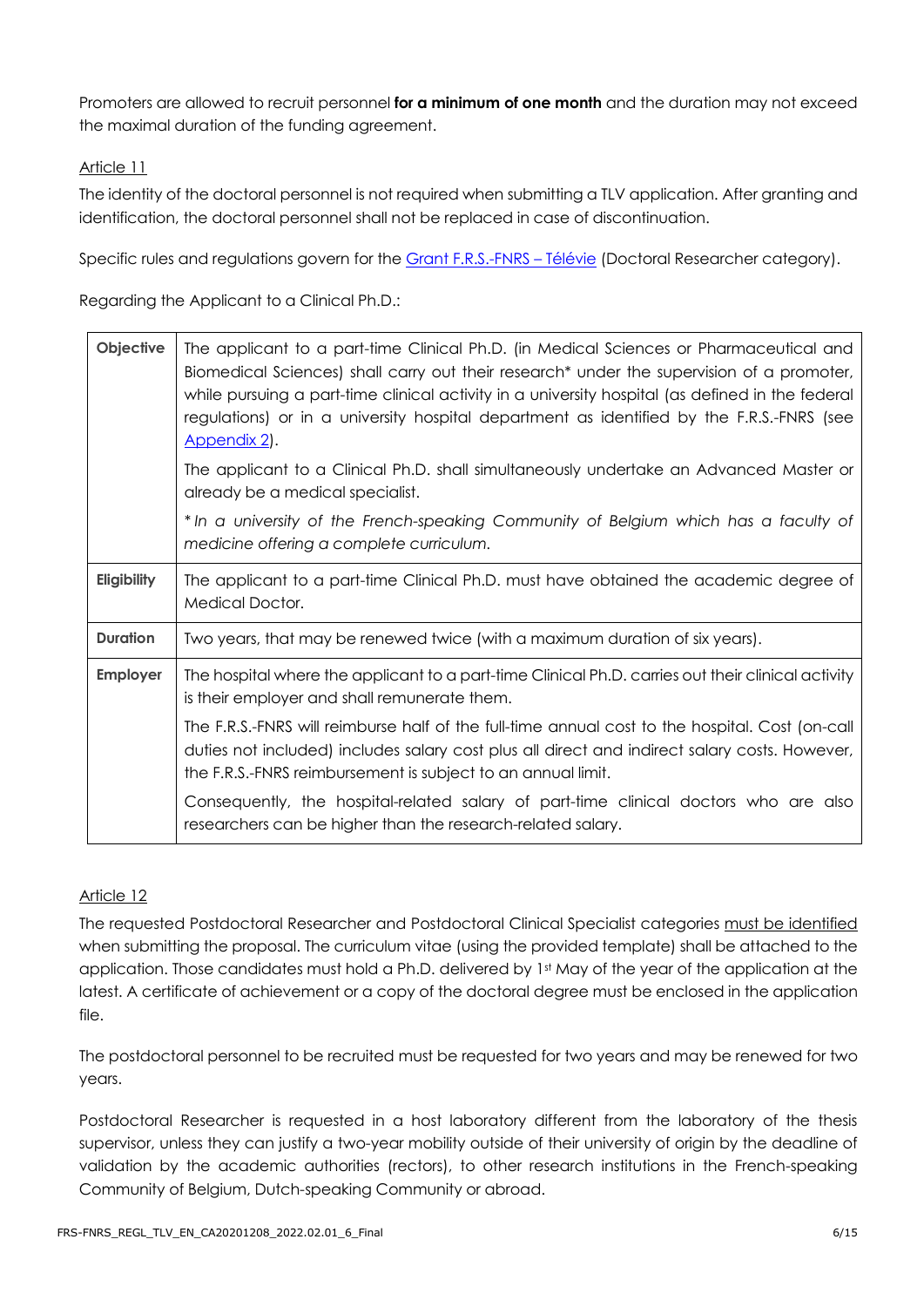Specific rules and regulations govern the [Collaborateur scientifique F.R.S.-FNRS](https://www.frs-fnrs.be/docs/Reglement-et-documents/FRS-FNRS_REGL_COL_TLV_FR.pdf) – Télévie (Postdoctoral Researcher employed by the F.R.S.-FNRS).

Regarding the Postdoctoral Clinical Specialist:

| Objective       | The part-time Postdoctoral Clinical Specialist shall carry out a postdoctoral-level research<br>activity in a university of the French-speaking Community of Belgium*, while pursuing a<br>part-time clinical activity in a university hospital (as defined in the federal regulations) or a<br>university hospital department as identified by the F.R.S.-FNRS (see Appendix 2).<br>* Which has a faculty of medicine offering a complete curriculum, under the supervision of<br>a promoter. |
|-----------------|------------------------------------------------------------------------------------------------------------------------------------------------------------------------------------------------------------------------------------------------------------------------------------------------------------------------------------------------------------------------------------------------------------------------------------------------------------------------------------------------|
| Eligibility     | The part-time Postdoctoral Clinical Specialist must already be a medical specialist.                                                                                                                                                                                                                                                                                                                                                                                                           |
|                 | They must hold a Ph.D. in Medical Sciences or Pharmaceutical and Biomedical Sciences,<br>delivered by 1st May of the year of the application at the latest.                                                                                                                                                                                                                                                                                                                                    |
| <b>Duration</b> | Two years, that may be renewed for two years.                                                                                                                                                                                                                                                                                                                                                                                                                                                  |
| <b>Employer</b> | The hospital where part-time Postdoctoral Clinical Specialist carries out their clinical activity<br>is their employer and shall remunerate them.                                                                                                                                                                                                                                                                                                                                              |
|                 | The F.R.S.-FNRS will reimburse half of the full-time annual cost to the hospital. Cost (on-call<br>duties not included) includes salary cost plus all direct and indirect salary costs. However,<br>the F.R.S.-FNRS reimbursement is subject to an annual limit.                                                                                                                                                                                                                               |
|                 | Consequently, the hospital-related salary of part-time clinical doctors who are also<br>researchers can be higher than the research-related salary.                                                                                                                                                                                                                                                                                                                                            |

#### Article 13

Holders of a Master's degree (or equivalent) or a Ph.D. are not eligible under the Technician category.

Holders of a Master's degree (or equivalent) are eligible for Non-doctoral Researcher category. The Nondoctoral Researcher cannot, under any circumstances, start any personal research work leading to a Ph.D. during the working hours devoted to this function.

#### Article 14

No compensation or remuneration may be granted to research promoters. As a consequence, remunerated personnel or the personnel who should be remunerated may **not** assume **any** promoter position.

## **CHAPTER IV: EXAMINATION OF APPLICATIONS**

#### Article 15

Criteria that will be taken into account for the evaluation of the Télévie applications are the following:

- **D** Quality of the promoters,
- **D** Quality of the project,
- **D**Quality of the scientific personnel for the postdoctoral categories.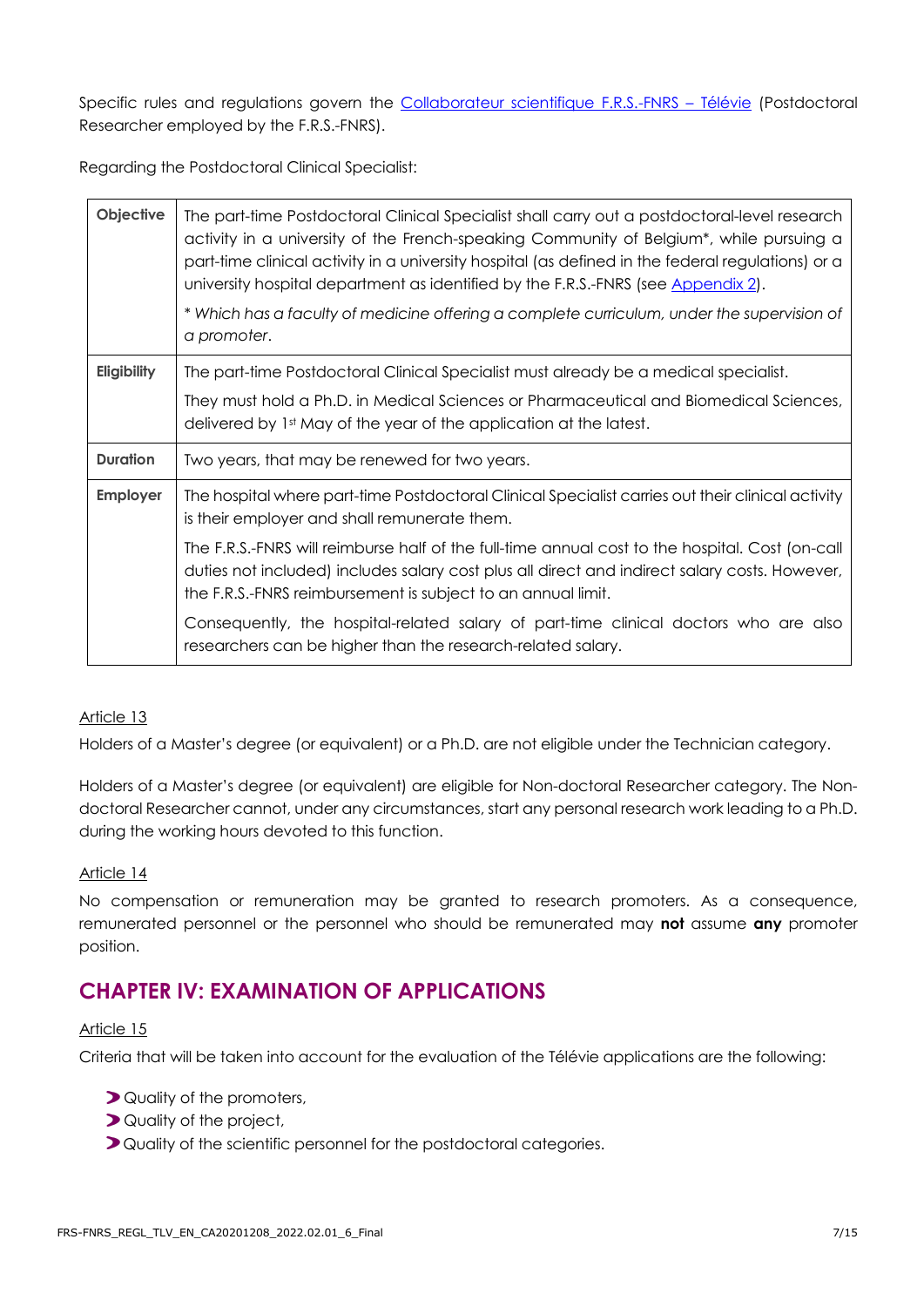#### Article 16

The Board of Trustees of the F.R.S.-FNRS allocates funds according to the budget that is available. It decides on the granting or rejection, and where provided for, on the amounts to be granted.

## **CHAPTER V: FINANCIAL PROVISIONS**

#### Article 17

Funding granted through the Télévie instrument is subject to an agreement between three parties:

- **The promoter** who commits to carrying out or pursuing the funded research;
- **The F.R.S.-FNRS** which commits to allocating grants covering the personnel, operating and equipment costs;
- **The host institution** which does not undertake any obligation when funding allotment period expires.

In the particular case of joint research carried out by several promoters in several host institutions, it is the responsibility of each institution to assume the management of the personnel recruitment, with the exception of the Grants F.R.S.-FNRS - Télévie and Collaborateurs scientifiques F.R.S.-FNRS - Télévie, managed by the F.R.S.-FNRS. Also they shall handle the management of the grants and equipment ownership.

#### Article 18

Any change made to the planned expenses must receive the prior written approval of the F.R.S.-FNRS.

The budget devoted to the personnel is available only for the duration of the granting only.

#### Article 19

Grants at the disposal of the promoters are managed by the financial department of the institution to which they are attached.

The financial department of the institution shall send the supporting documents to the F.R.S.-FNRS as soon as possible.

For the personnel costs relevant to a given calendar year, the supporting documents must be sent before the 1st March of the following year.

At the end of the year the remaining balance of the grants covering operating and equipment costs will be automatically deferred for two years maximum. The supporting documents must be sent before the 1st March of the year in question.

The unspent amount will be recovered by the F.R.S.-FNRS.

#### Article 20

No hiring is effective without the prior written approval of the F.R.S.-FNRS.

#### Article 21

Scientific and technical personnel shall be recruited in accordance with the scales and regulations in force.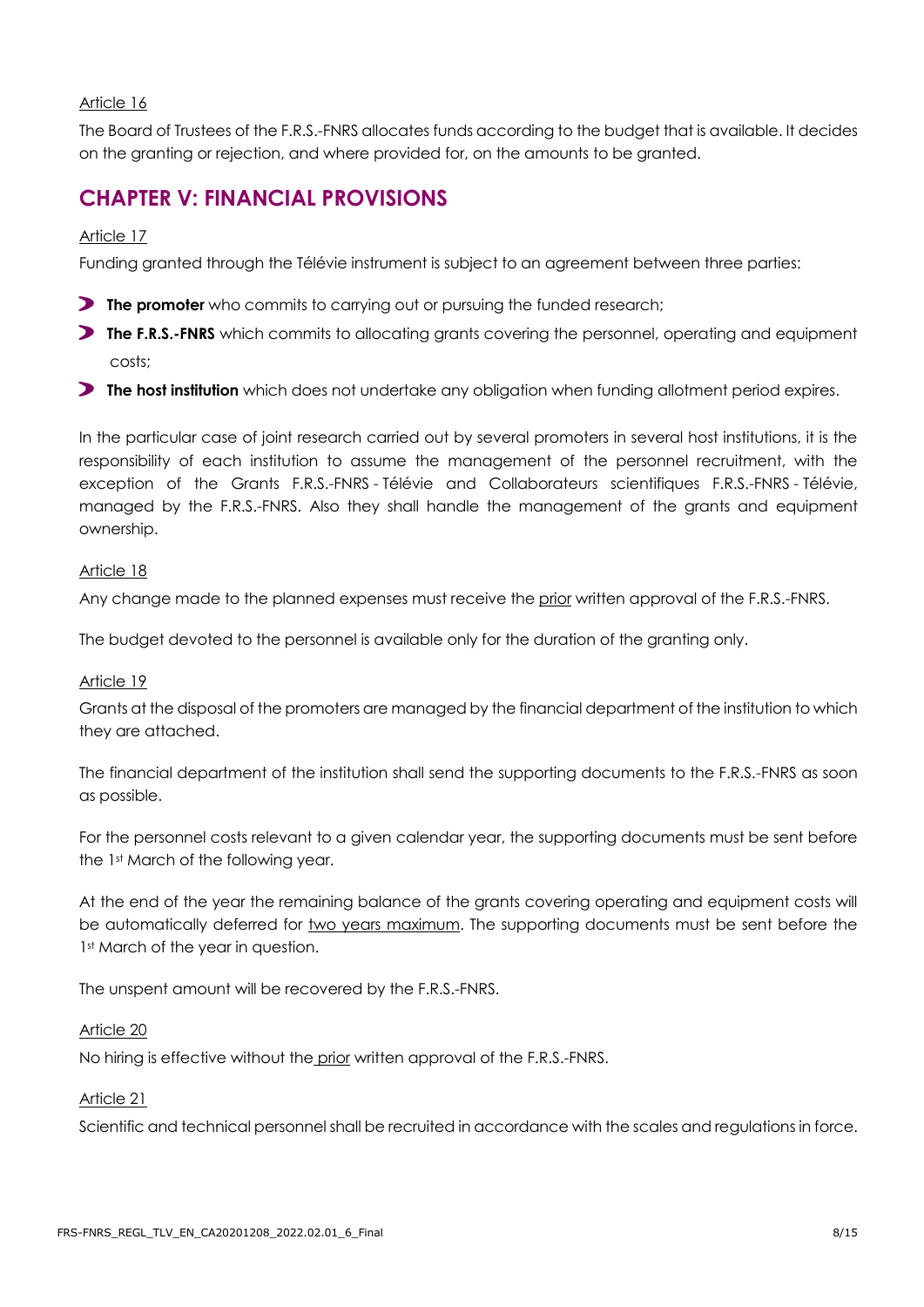As for the Applicant to a Clinical Ph.D., the Postdoctoral Clinical Specialist, the Non-doctoral Researcher and the technical personnel, the F.R.S.-FNRS contribution is subject to an annual limit assigned from the Fund and is calculated in proportion to the number of days worked.

## **CHAPTER VI: MISCELLANEOUS PROVISIONS**

#### Article 22

Any device acquired with a credit from the F.R.S.-FNRS becomes the property of the host institution, to which the beneficiary of the credit is attached.

The purchase of any device must be done with due respect for the provisions defined by the relevant department of the host institution.

This institution commits, however, to putting the mentioned device at the disposal of the researchers involved for the time needed in order to conduct the research, which led to its purchase in the first place. In addition, the host institution commits not to alienating or lending the equipment without the prior written approval of the F.R.S.-FNRS.

In the event that the device was purchased with the provision of an additional funding, the Board of Trustees of the F.R.S.-FNRS will settle the ownership issue with the competent authorities.

#### Article 23

Grants are exclusively allocated for the execution of Télévie research projects approved by the F.R.S.-FNRS. Promoters are required to use them solely for that purpose. Any fundamental change in the research project must obtain the prior written approval of the F.R.S.-FNRS.

## **CHAPTER VII: RIGHTS AND OBLIGATIONS OF THE PROMOTERS**

#### Article 24

Any funded research programme must comply with the legal provisions in force regarding ethics.

#### Article 25

Promoters must submit to the rules imposed by the academic authority of the host institution where they work and observe its regulations. In addition, regarding the F.R.S.-FNRS, they must adhere to the regulation on property, protection and promotion of the results from the research carried out within the institution.

#### Article 26

Three months after the end of the project, a request for a final report shall be sent to the main promoter.

The main promoter must upload this final report on their personal page [e-space](https://e-space.frs-fnrs.be/) within two months following the request.

#### Article 27

Pursuant to the [Regulation](https://www.frs-fnrs.be/docs/Reglement_OPEN_ACCESS_EN.pdf) on the application of the Open Access policy to scientific publications resulting from research programmes supported by the F.R.S.-FNRS and its Associated Funds, any scientific publication resulting partially or fully from the funding granted as part of the Télévie instrument shall mention the source of this funding as follows:

*"This work was supported by the Fonds de la Recherche Scientifique-FNRS under Grant(s) n° [funding number]".*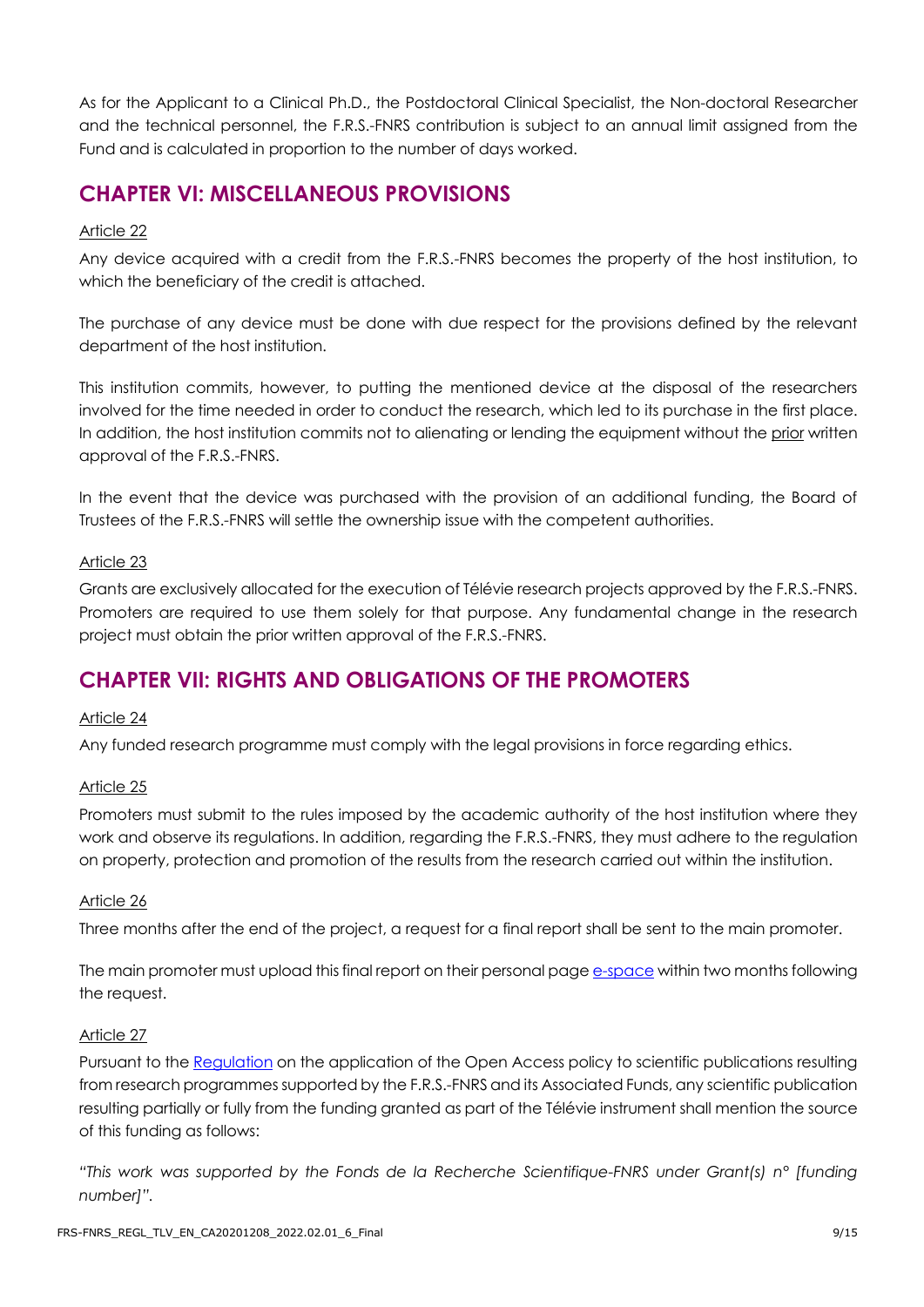## <span id="page-9-0"></span>**APPENDIX 1**

Relevant institutions giving access to the funding of the F.R.S.-FNRS

Télévie Instrument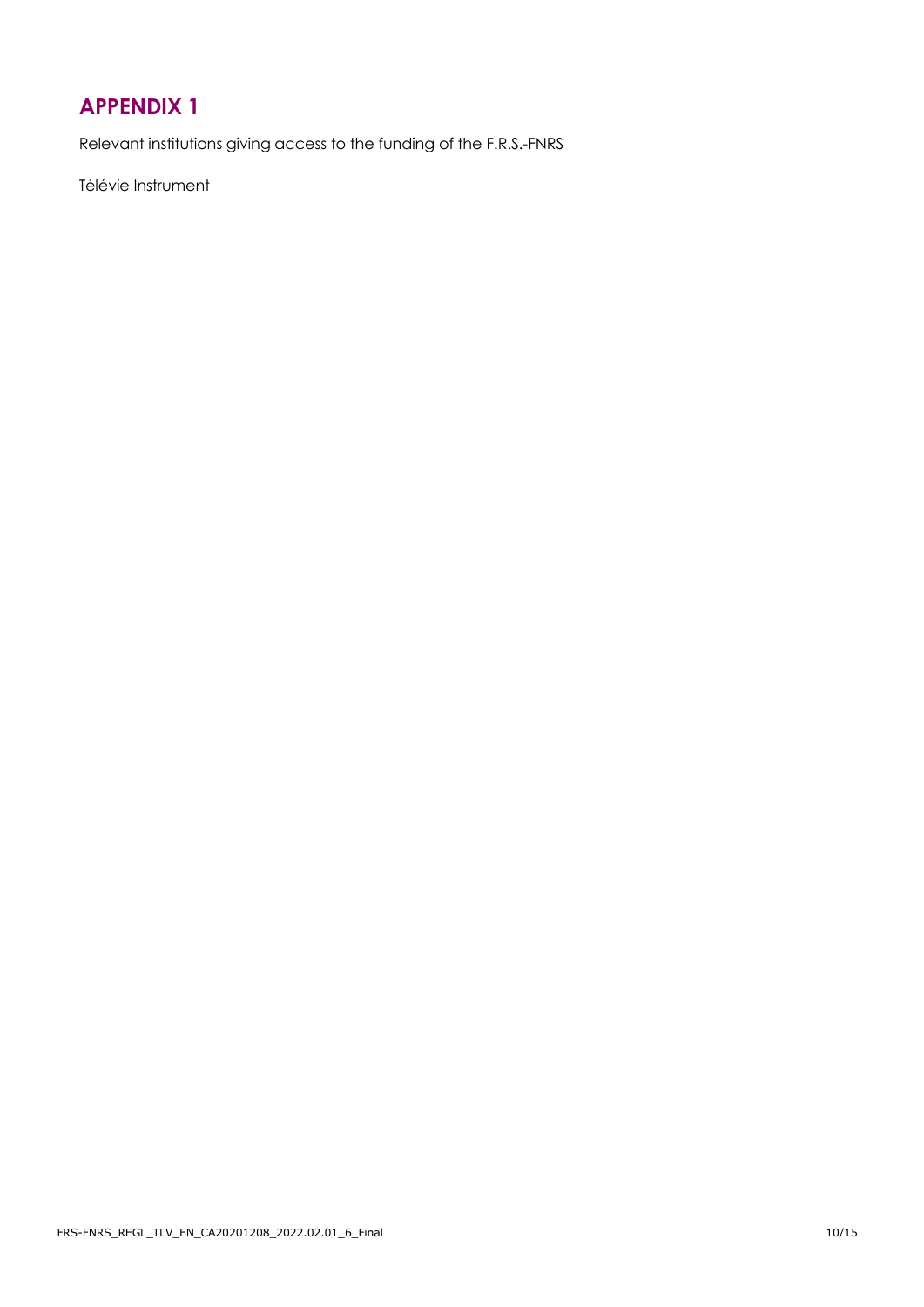#### Institutions de rattachement / Attached institutions

### **Instrument Télévie**

#### (TLV)

| <b>Candidat promoteur</b><br>principal et candidat co-<br>promoteur / Main | Universités de la Communauté française de Belgique (CFB)<br>Universities of the French-speaking Community of Belgium (CFB) |
|----------------------------------------------------------------------------|----------------------------------------------------------------------------------------------------------------------------|
| promoter-applicant and                                                     | Université Catholique de Louvain (UCLouvain)                                                                               |
| co-promoter-applicant                                                      | Université Libre de Bruxelles (ULB)                                                                                        |
|                                                                            | Université de Liège (ULiège)                                                                                               |
|                                                                            | Université de Mons (UMons)                                                                                                 |
|                                                                            | Université de Namur (UNamur)                                                                                               |
|                                                                            | Centre wallon de Recherches agronomiques (CRA-W)                                                                           |
|                                                                            | <b>LABIRIS</b>                                                                                                             |
|                                                                            | Sciensano                                                                                                                  |
|                                                                            | Centre Hospitalier de Luxembourg (C.H.L.)                                                                                  |
|                                                                            | Luxembourg Institute of Health (LIH)                                                                                       |
|                                                                            | Université du Luxembourg (UNI.LU)                                                                                          |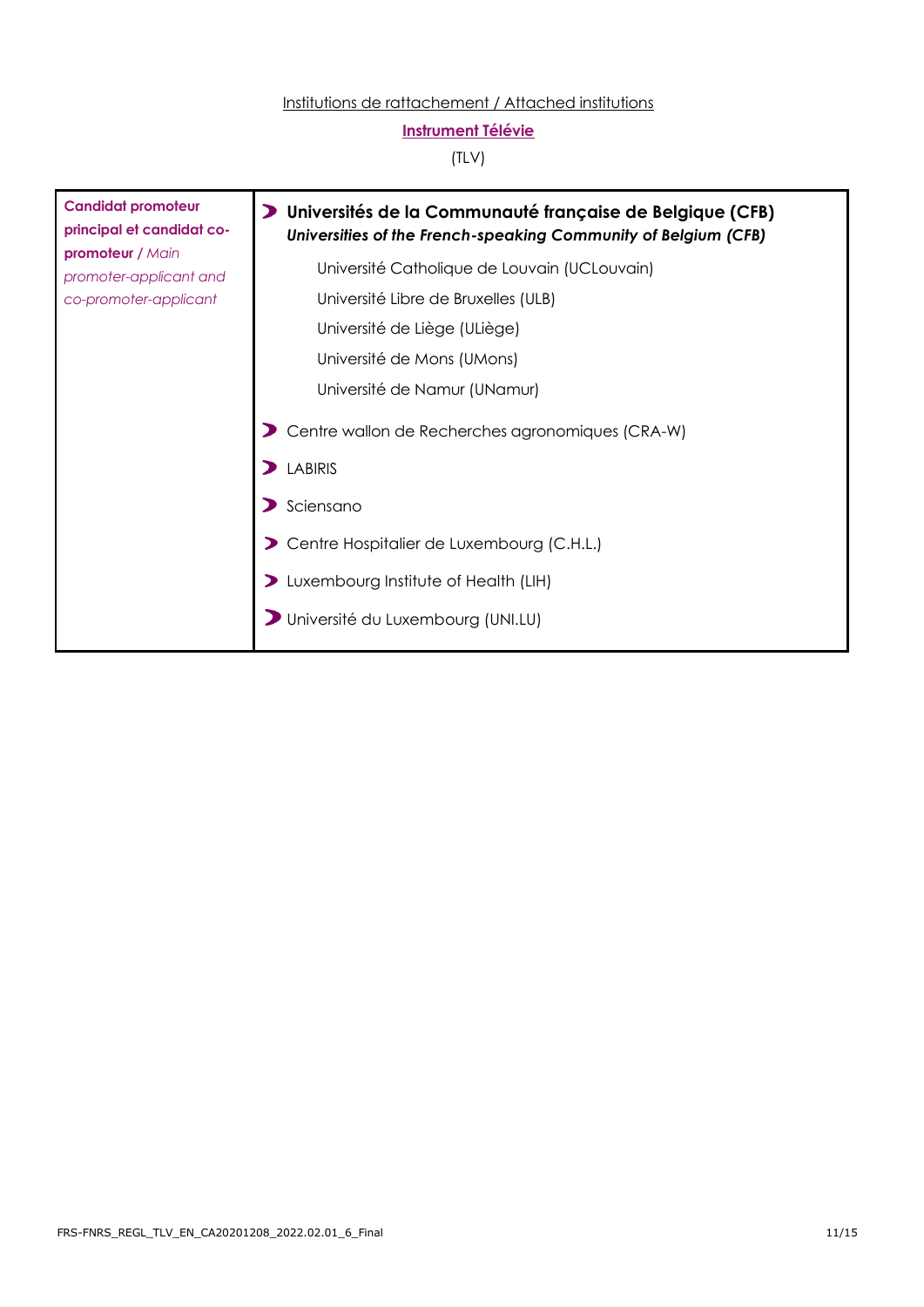## <span id="page-11-0"></span>**APPENDIX 2**

F.R.S.-FNRS List of the hospitals and University hospital's departments

Categories of part-time personnel: Applicant to a Clinical Ph.D. and Postdoctoral Clinical Specialist

Télévie Call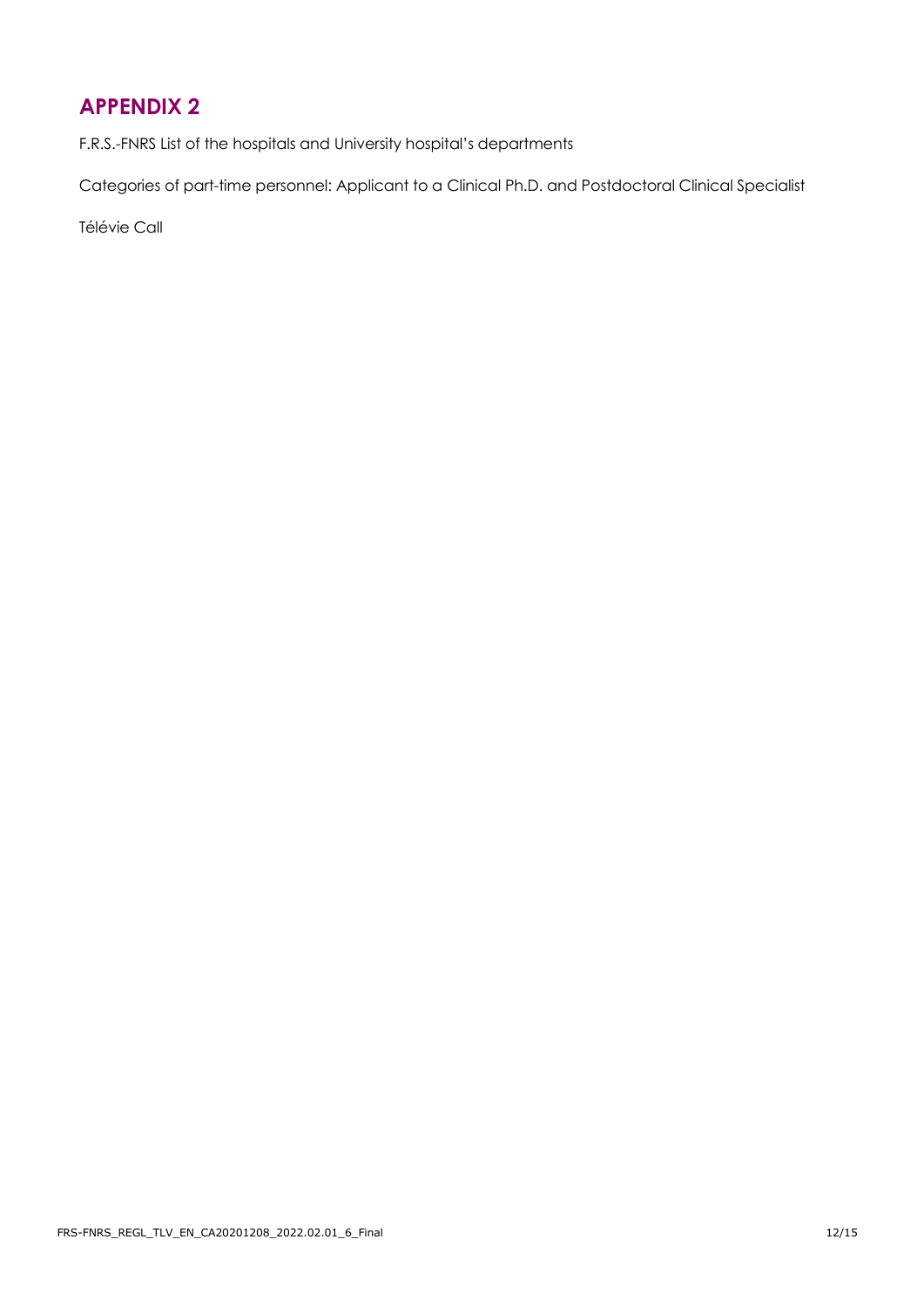#### Liste F.R.S.-FNRS des hôpitaux et services hospitaliers universitaires / *F.R.S.-FNRS List of the hospitals and University hospital departments*

#### Catégories de personnel mi-temps : Clinicien doctorant et Clinicien spécialiste postdoctoral / *Categories of part-time personnel: Applicant to a Clinical Ph.D. and Postdoctoral Clinical Specialist*

| hospitaliers universitaires<br>rattachés à l'UCLouvain /<br><b>UCLouvain Hospitals and</b><br>University hospital<br>departments                 | CLINIQUES UNIVERSITAIRES SAINT-LUC<br>CLINIQUES UNIVERSITAIRES MONT-GODINNE<br>⋗                                                                                                                                                                                                                                                                                                                                                                                                                                                                                                                                                                                                                                                                                                                                                                                                                                                                                                                                                                                                                                                            |
|--------------------------------------------------------------------------------------------------------------------------------------------------|---------------------------------------------------------------------------------------------------------------------------------------------------------------------------------------------------------------------------------------------------------------------------------------------------------------------------------------------------------------------------------------------------------------------------------------------------------------------------------------------------------------------------------------------------------------------------------------------------------------------------------------------------------------------------------------------------------------------------------------------------------------------------------------------------------------------------------------------------------------------------------------------------------------------------------------------------------------------------------------------------------------------------------------------------------------------------------------------------------------------------------------------|
| <b>Hôpitaux et services</b><br>hospitaliers universitaires<br>rattachés à l'ULB / ULB<br><b>Hospitals and University</b><br>hospital departments | <b>HÔPITAL ERASME</b><br>$\blacktriangleright$<br><b>INSTITUT JULES BORDET</b><br>CHU BRUGMANN:<br>Service de médecine (comprend aussi la dermatologie)<br>Service de chirurgie<br>Service de gériatrie<br>Service de psychiatrie<br>٠<br>Service de revalidation physique<br>Service d'anesthésie<br>Service d'hospitalisation chirurgicale de jour<br>٠<br>Service de biologie clinique<br>Service d'imagerie médicale<br>Service de médecine nucléaire<br>Service d'hospitalisation non chirurgicale de jour<br>Service d'anatomie pathologique<br>$\bullet$<br>Service d'immuno-hématologie-transfusion<br>Service des soins intensifs<br>HUDERF:<br>Service de pédiatrie comprend toutes les cliniques spécialisées<br>$\bullet$<br>liées à la pédiatrie (cardiologie, endocrinologie, gastro-<br>entérologie, diabétologie, néphrologie, douleurs et soins<br>palliatifs, pneumologie, néonatalogie, soins intensifs et<br>urgence, nutrition et maladies métaboliques, cancéro-<br>hématologie, neurologie)<br>Service de psychiatrie infanto-juvénile<br>Service de chirurgie cardiaque et pédiatrique<br>Service d'anesthésiologie |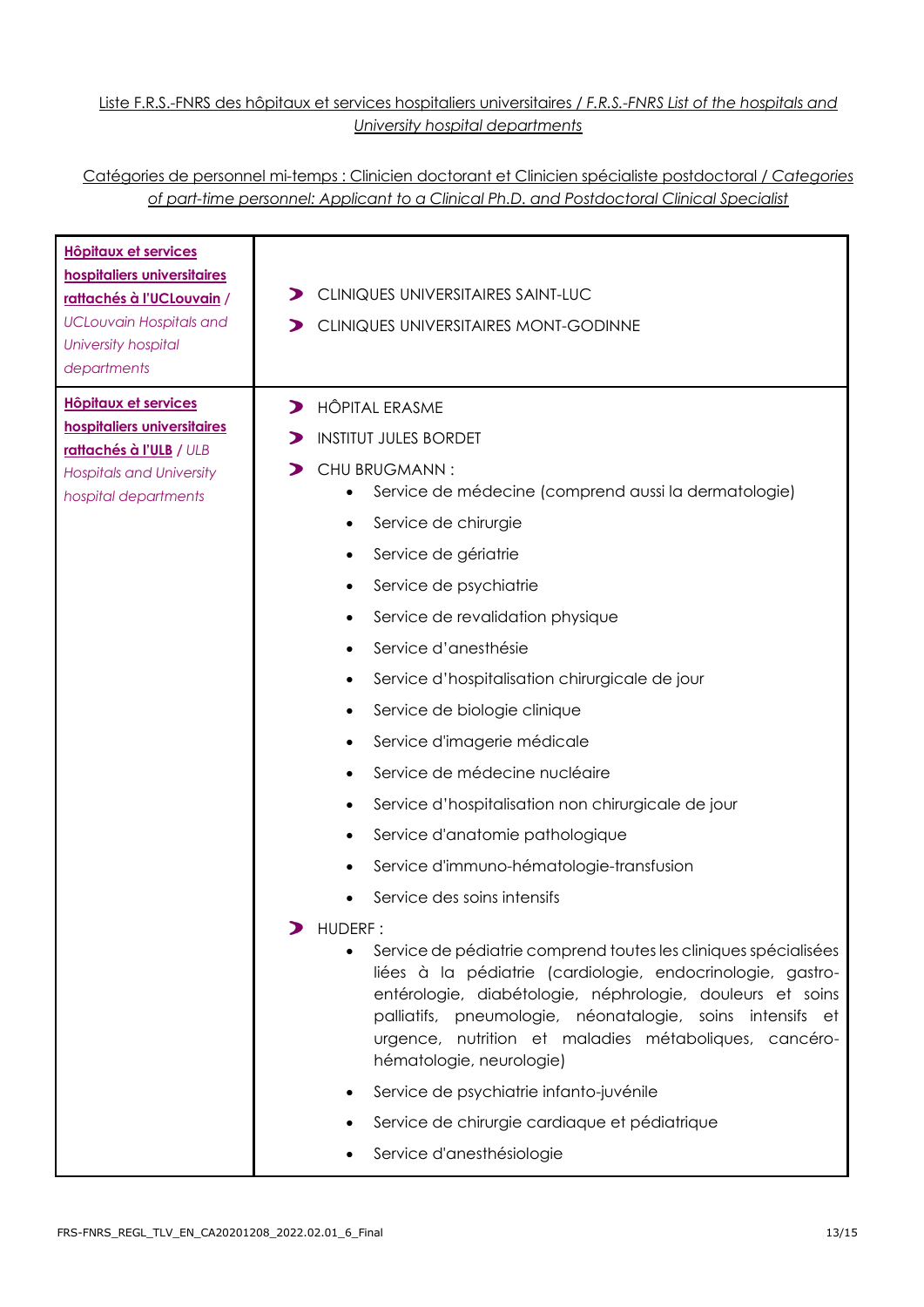| Laboratoire de biologie clinique<br>$\bullet$                                                                                                                                                                                                                                                                                                                                                                                                                                           |
|-----------------------------------------------------------------------------------------------------------------------------------------------------------------------------------------------------------------------------------------------------------------------------------------------------------------------------------------------------------------------------------------------------------------------------------------------------------------------------------------|
| Service d'anatomie pathologique                                                                                                                                                                                                                                                                                                                                                                                                                                                         |
| Service de dermatologie                                                                                                                                                                                                                                                                                                                                                                                                                                                                 |
| <b>CHU SAINT-PIERRE:</b>                                                                                                                                                                                                                                                                                                                                                                                                                                                                |
| Service de diagnostic et traitement chirurgical comprenant :<br>$\bullet$                                                                                                                                                                                                                                                                                                                                                                                                               |
| Service de chirurgie digestive<br>$\overline{\phantom{a}}$<br>Service d'orthopédie<br>Service de chirurgie vasculaire et thoracique<br>Clinique de chirurgie réparatrice<br>Service d'urologie<br>Service de stomatologie et chirurgie maxillo-faciale<br>$\overline{\phantom{a}}$<br>Service d'ORL<br>Service d'ophtalmologie                                                                                                                                                          |
| Service de diagnostic et de traitement médical comprenant :                                                                                                                                                                                                                                                                                                                                                                                                                             |
| Service des soins intensifs<br>Service de pneumologie<br>Service de gastro-entérologie<br>Service de neurologie<br>Service d'hématologie-oncologie<br>Service d'endocrinologie<br>$\overline{\phantom{a}}$<br>Service de médecine physique<br>$\blacksquare$<br>Service de revalidation cardio-pneumo<br>Service de dermatologie<br>Programme de soins « patient gériatrique » comprenant :<br>Service de gériatrie<br>Service de psycho-gériatrie<br>Service des maladies contagieuses |
|                                                                                                                                                                                                                                                                                                                                                                                                                                                                                         |
| Service des maladies infantiles comprenant :<br>Service de pédiatrie<br>Service de néonatologie<br>Service de pédo-psychiatrie<br>Service d'anesthésiologie-réanimation                                                                                                                                                                                                                                                                                                                 |
| Service des urgences                                                                                                                                                                                                                                                                                                                                                                                                                                                                    |
| Service de gynécologie-obstétrique comprenant :                                                                                                                                                                                                                                                                                                                                                                                                                                         |
| Service de gynécologie<br>Service d'obstétrique<br>Clinique de sénologie<br>Service « pathologies cardiaques » comprenant :                                                                                                                                                                                                                                                                                                                                                             |